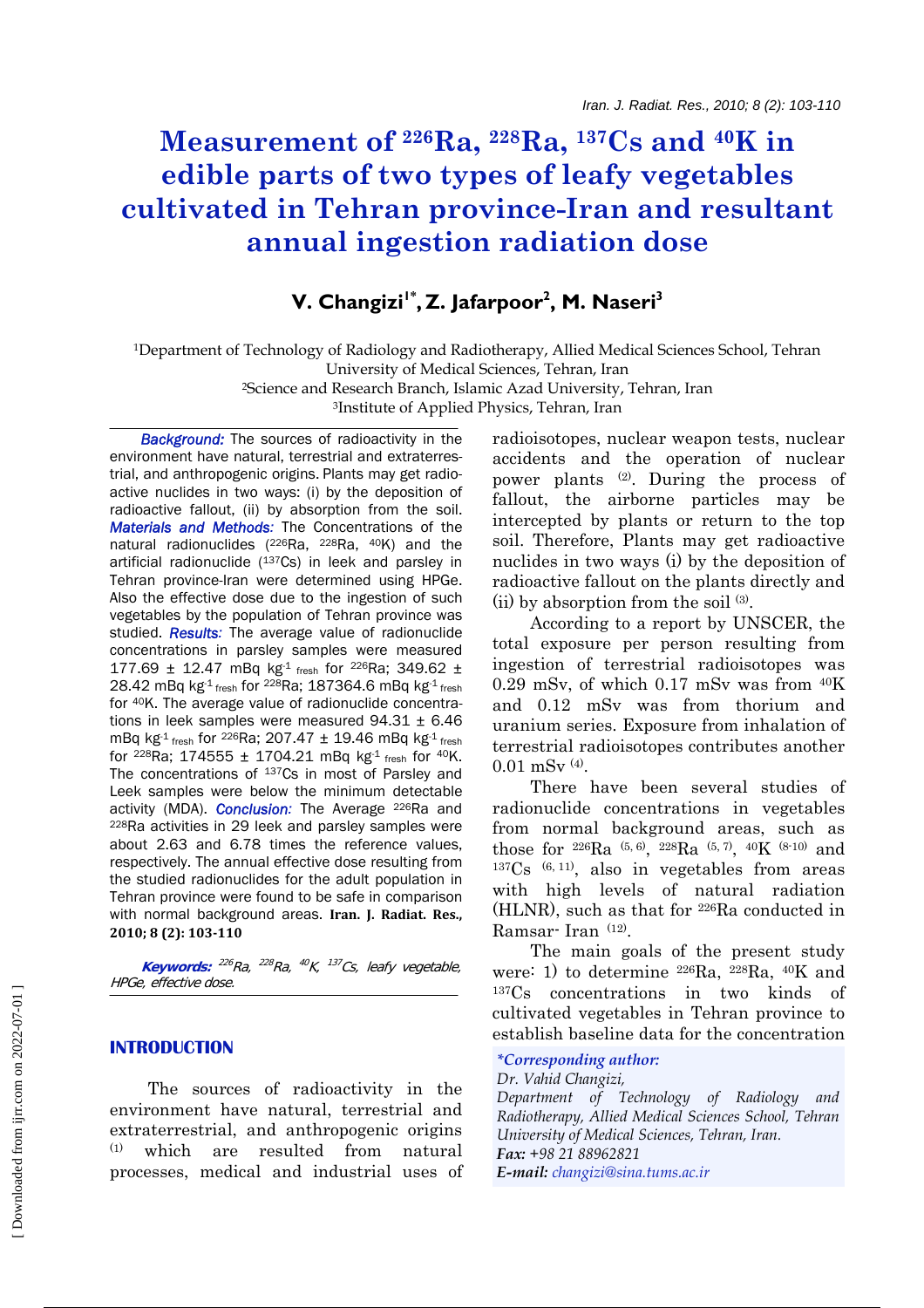#### *V. Changizi, Z. Jafarpoor, M. Naseri*

of the radionuclides in such vegetables in that area; 2) to assess the effective dose due to the ingestion of such vegetables by the population of Tehran province.

 The Tehran province is approximately located between 34° and 36.5° N latitude and between 50° and 53° E longitude. Figure 1 shows the map of a part of Tehran province and the location of the sampling sites.

## **MATERIALS AND METHODS**

#### *Sites and vegetables selection*

 The criteria for the vegetable selection were commonly consumed edible vegetables by the people of Tehran province and time limitation of project. Therefore, among the edible vegetables (herbs), parsley and leek were selected. Most of the lands in which vegetables were cultivated are located in the west and south of Tehran province; therefore, the vegetables were taken from the vegetable cultivation lands in Karaj, Shahriyar, Islamshahr, Robat karym, Ray, Varamin and Pakdasht townships.

#### *Sampling procedure*

The geographical coordinates of the sampling locations were recorded using a GPS device. The samples were cut 2-3 cm above the soil surface, so that soil contamination of the samples would be minimized. Approximately 3kg of parsley and 5 kg of leek were collected from each point that equals to 330 grams (according to the volume of our Marinelli beakers) of the dried and grinded sample (table 1).

 29 samples (13 parsley samples and 16 leek samples) were collected during April and May 2008 (table 2).

#### *Sample preparation*

 The fresh vegetables were handcleaned to remove soil particles and then were weighed. The samples were washed with tap water, oven dried at 80 °C, ground, sieved and then reweighed. 330 grams of each of the 29 samples were sealed in Marinelli beaker (capacity 1000 cm3) and stored for about 4 weeks prior to gamma spectrometry analysis to allow secular equilibrium between 226Ra and 222Rn and their decay products.



Figure 1. The map of part of Tehran province; and the location of the sampling sites  $(\triangle)$ .

| Type of vegetable | Scientific name              | Weight ratio (dry/fresh) |  |
|-------------------|------------------------------|--------------------------|--|
| Leek              | Allium sp                    | 0.07                     |  |
| Parsley           | Petroselinum crispum<br>Mill | 0.11                     |  |

Table 1. Types of vegetables with dry-to-fresh weight ratios.

*<sup>104</sup> Iran. J. Radiat. Res., Vol. 8 No. 2, September 2010*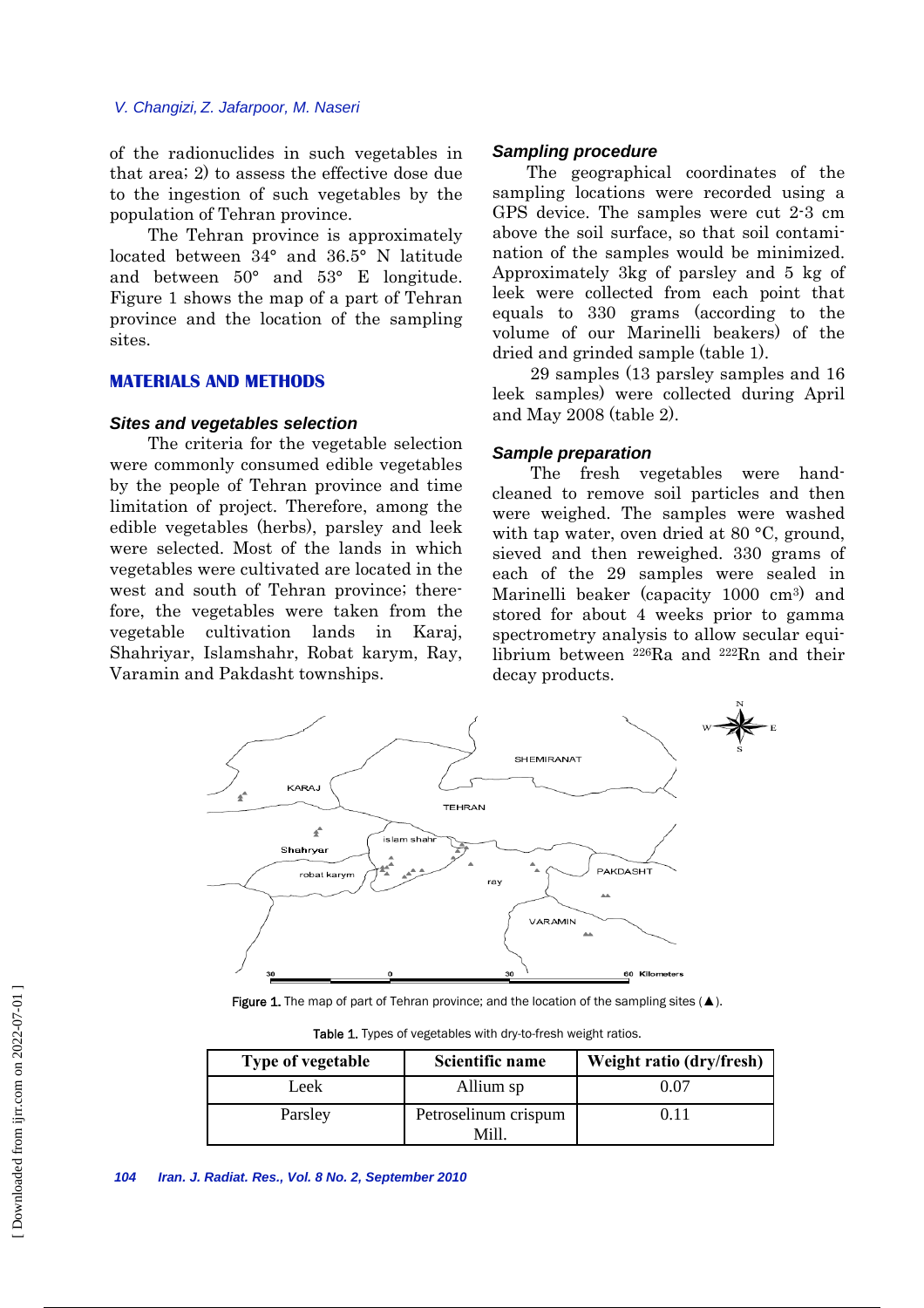| <b>Sample</b><br>label | Location   | Geographical<br>coordinates (Degree) | Sample label    | Location   | Geographical<br>coordinates (Degree) |
|------------------------|------------|--------------------------------------|-----------------|------------|--------------------------------------|
| $LP01-1$               | Varamin    | N35.33276E51.67236                   | LP09-5          | Isalmshahr | N35.53131E51.29741                   |
| $LP01-2$               | Varamin    | N35.33184E51.67108                   | $L$ 09-6        | Isalmshahr | N35.53160E51.30382                   |
| $LP01-3$               | Varamin    | N35.33231E51.67142                   | LP10            | Ray        | N35.57192E51.36953                   |
| LP02                   | Varamin    | N35.33331E51.67726                   | $LPI1-1$        | Ray        | N35.54572E51.41299                   |
| $LP03-1$               | Islamshahr | N35.52508E51.21264                   | $P11-2$         | Ray        | N35.58977E51.38364                   |
| $LP03-2$               | Islamshahr | N35.52992E51.20985                   | $L11-3$         | Ray        | N35.60762E51.38753                   |
| $LP03-3$               | Islamshahr | N35.53301E51.20790                   | LP11-4          | Ray        | N35.60380E51.39733                   |
| LP03-4                 | Islamshahr | N35.51960E51.22108                   | $LP12-1$        | Shahriar   | N35.65231E51.05868                   |
| $LP04-1$               | Islamshahr | N35.53222E51.20506                   | LP12-2          | Shahriar   | N35.66175E51.06905                   |
| $LP04-2$               | Islamshahr | N35.52716E51.20917                   | L13             | Shahriar   | N35.63651E51.06315                   |
| L <sub>05</sub>        | Islamshahr | N35.53571E51.21506                   | L14             | Karaj      | N35.76692E50.90496                   |
| P <sub>06</sub>        | Islamshahr | N35.53986E51.21407                   | L15             | Karaj      | N35.75229E50.88785                   |
| L <sub>07</sub>        | Islamshahr | N35.55025E51.23346                   | P <sub>15</sub> | Karaj      | N35.75581E50.88563                   |
| LP <sub>08</sub>       | Islamshahr | N35.57411E51.22761                   | LP16-1          | Ray        | N35.53040E51.55520                   |
| $LP09-1$               | Islamshahr | N35.51314E51.26263                   | LP16-2          | Ray        | N35.55355E51.55046                   |
| $LP09-2$               | Islamshahr | N35.52100E51.26923                   | $LP17-1$        | Pakdasht   | N35.44890E51.70997                   |
| $L09-3$                | Islamshahr | N35.52993E51.27917                   | $LP17-2$        | Pakdasht   | N35.45307E51.71650                   |
| $P(09-4)$              | Islamshahr | N35.53115E51.27778                   |                 |            |                                      |

Table 2. Geographical coordinates of the sampling points.

## *Measurement techniques*

 The Samples were measured using a ptype coaxial (HPGe) gamma spectrometer with high resolution (1.98 keV at 1.33 MeV), relative efficiency (38.5%) and low background to determine gamma-ray emitters. The detector was calibrated using certified gamma-ray plant-based standard sources. The counting time for each sample was 24 h. The background spectra were measured frequently under the same conditions of sample measurements and were used to correct the calculated sample activities. The characteristic gamma peaks selected for the determination of the different radionuclides were  $352 \text{ keV}$  for the <sup>226</sup>Ra (<sup>214</sup>Pb), 609 keV for the 226Ra (214Bi), 911, 969 and 338 keV for the  $228Ra$  ( $228Ac$ ), 661 keV for the  $137Cs$ and 1461 keV for the 40K. The Minimum Detectable Activity for the measured natural radionuclides was derived from the background measurements at 81564 s (table 3).

| Parent                      | <b>Daughter</b>             | <b>Energy (keV)</b> | MDA (mBq)     |
|-----------------------------|-----------------------------|---------------------|---------------|
|                             | $^{212}Pb$                  | 238.63              | $110+10$      |
| $^{228}Ra$                  | $^{228}Ac$                  | 338.32              | $310+50$      |
|                             | $^{228}Ac$                  | 911.2               | $260 \pm 30$  |
|                             | $^{228}Ac$                  | 968.97              | $330 \pm 170$ |
| $\overline{^{222}}$ Rn      | $^{214}Pb$                  | 351.93              | $120 + 20$    |
|                             | $^{214}Bi$                  | 609.31              | $130 \pm 10$  |
| $228$ Th                    | $^{208}$ Tl                 | 583.41              | $60+10$       |
| $^{40}$ K                   | $^{40}$ K                   | 1461                | 1880±60       |
| $\overline{^{22}}\text{Na}$ | $\overline{^{22}}\text{Na}$ | 511                 | $80+3$        |

Table 3. Minimum Detectable Activity (MDA) of the gamma counting system.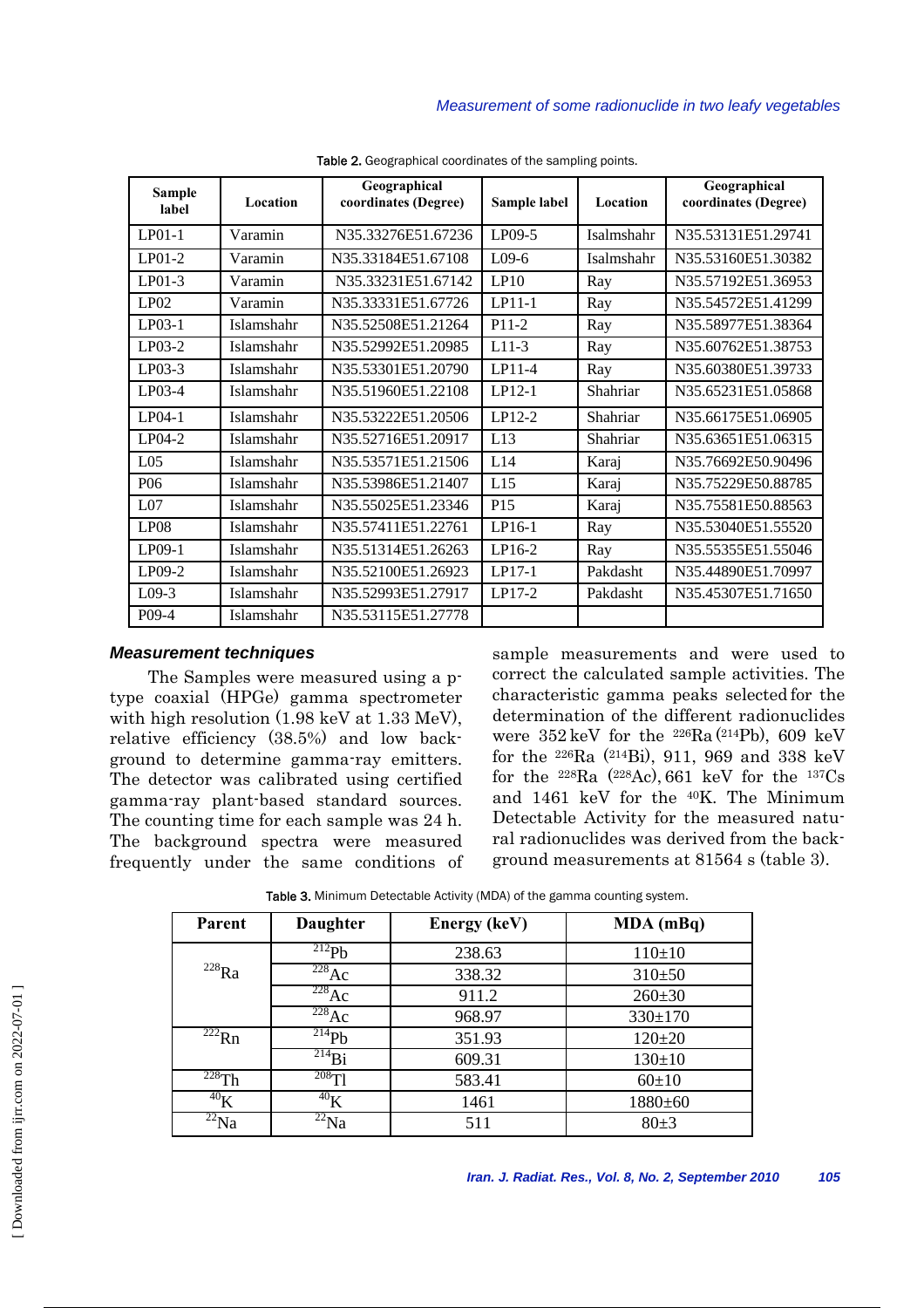The efficiency equation for plant-based standards was generated and had an analytic form of:

$$
\varepsilon(\%) = \frac{(a + c \times E + e \times E^2 + g \times E^3)}{1 + b \times E + d \times E^2 + f \times E^3}
$$

 These plant-based standards consist of 152Eu, 137Cs+ 241Am and 133Ba. In order to perform the quality control for making relevant samples, a sample with a defined activity was analyzed using the generated efficiency curve.

#### **RESULTS AND DISCUSSION**

 Table 4 shows the concentrations of  $226Ra$  and  $228Ra$  via their daughters in each sample. The activities are given in  $mBqkg^{-1}$ fresh weight and the measurement errors shown represents one-sigma uncertainties.

 The radionuclide concentrations in parsley samples ranged from  $120 \pm 50$  to  $260 \pm 52$  mBq kg<sup>-1</sup>fresh (average value=177.69  $\pm$  12.47 mBq kg<sup>-1</sup>) for <sup>226</sup>Ra; from 240 ±110 to 440 ± 110 mBq kg<sup>-1</sup>fresh (average value= $349.62 \pm 28.42$  mBq kg<sup>-1</sup>) for <sup>228</sup>Ra; from  $120590 \pm 4720$  to  $243940 \pm 9540$ mBq kg<sup>-1</sup>fresh (average value=187364.6 mBq  $kg<sup>-1</sup>$ for  $40K$ . The radionuclide concentrations in leek samples ranged from  $45 \pm 18$  to  $210 \pm 16$ 20 mBq kg<sup>-1</sup>fresh (average value=  $94.31 \pm$ 6.46 mBq kg<sup>-1</sup>)for <sup>226</sup>Ra; from  $100 \pm 70$  to 330  $\pm$  130 mBq kg<sup>-1</sup>fresh(average value= 207.47  $\pm$ 19.46 mBq kg<sup>-1</sup>) for <sup>228</sup>Ra; from 124450  $\pm$ 4830 to 223990  $\pm$  8650 mBq kg<sup>-1</sup>fresh (average value=  $174555 \pm 1704.21$  mBq kg<sup>-1)</sup> for 40K.

 The concentrations of 137Cs in most of the Parsley and Leek samples were below the MDA, except in 2 samples of Parsley that were 70±20 and 30±20 mBqkg<sup>-1</sup>fresh and 3 samples of Leek that were 30±10, 40±20 and  $30±10$  mBqkg<sup>-1</sup>fresh. For leafy vegetables, reference values of 50 and 40 mBq kg-1, have been reported for <sup>226</sup>Ra and <sup>228</sup>Ra, respectively (4). Therefore, the average values of 226Ra and 228Ra activities in parsley samples in this study were about 3.55 and 8.74 times the reference values, respectively. The average values of 226Ra and 228Ra activities in Leek samples were about 1.89 and 5.19 times the reference values. Generally, the average values of  $226Ra$  and  $228Ra$  activity in these leafy vegetable samples (131.69 and 271.19) were about 2.63 and 6.78 times the reference values, respectively (table 5). As shown in this table, our values for 226Ra were greater than those reported for the USA, China, Italy, Poland and U.K. (4), whereas they were smaller to the average values reported for Germany (4).

 The 226Ra concentrations measured for parsley and leek samples in this study were 82.33 and 41.57 times smaller than those measured in parsley and leek samples from Talesh Mahalleh, a district of the city Ramsar in Iran with a high level of natural radiation (HLNR), with 226Ra mean concentrations of 14630 and 3920 mBqkg–1 fresh weight, respectively  $(12)$ . In table 6, data obtained from present study concerning 40K and 137Cs concentrations in Parsley and Leek samples (leafy vegetables) have been compared with those reported for leafy vegetables in some other countries, including Egypt (9) and Korea (10).

 As shown in table 6 the average 40K activity in these leafy vegetable samples  $(180297.23 \pm 1316.41)$  is approximately equal to the mean value of Egypt and Korea samples  $(182145 \pm 37320)$ . The average  $137Cs$ activity in these leafy vegetable samples  $(40.80 \pm 7.48)$  is about 66.3 times smaller than the mean value of Egypt. Among the natural radioisotopes in our samples, the concentration of 40K was the highest. Similar findings have been published by other authors,  $(7, 10)$  possibly due to the concentrations of 40K in the soil and the transfer factor of 40K, higher than some natural radioisotopes  $(13)$ . However,  $40K$  is an essential biological element and its concentration in human tissue is under close metabolic control  $(1)$ . The present study revealed that the concentrations of the radionuclides in parsley samples were higher than leek samples in the same location. The only exceptions are the concentration of 40K in 8th and 11th samples.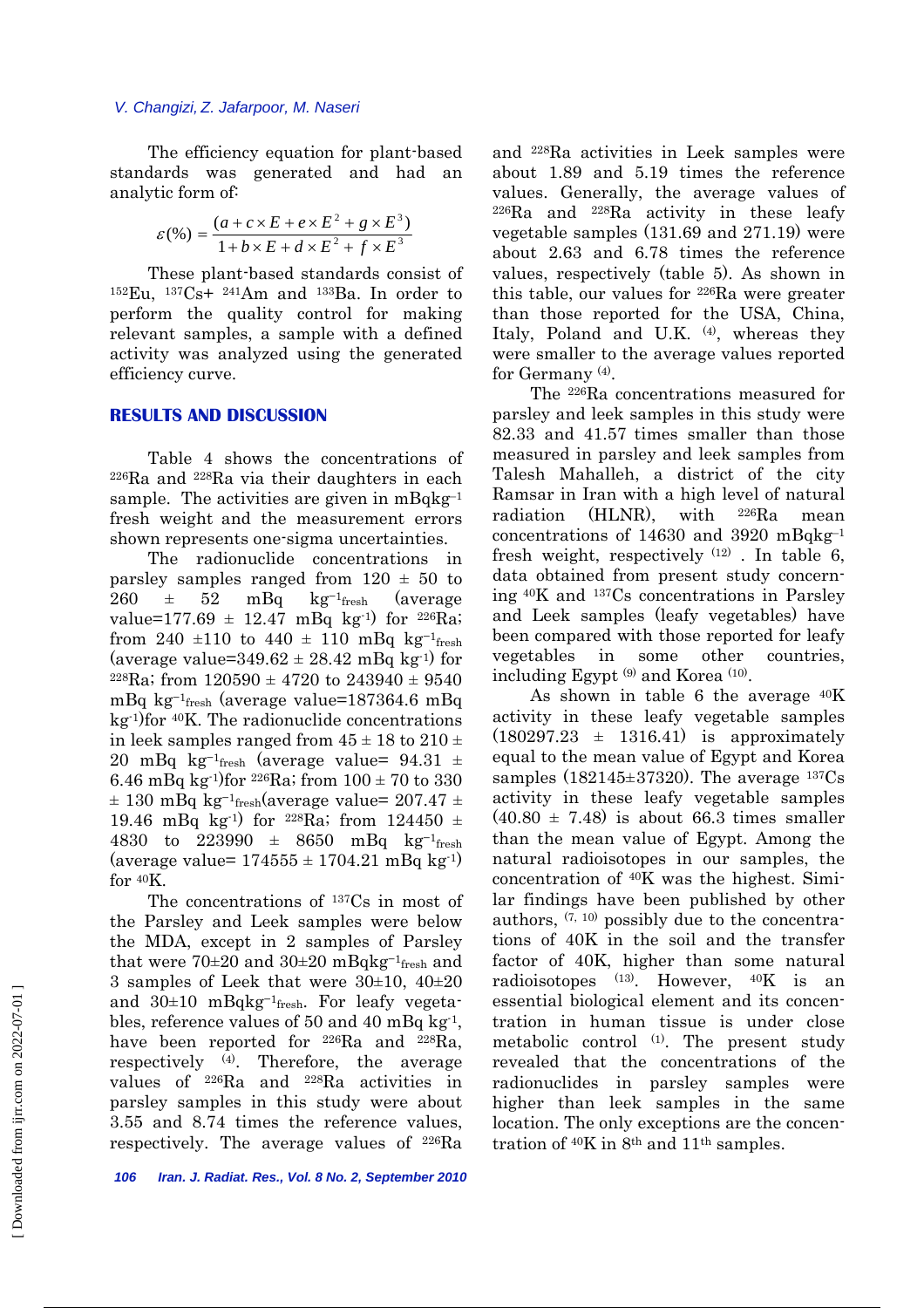| Sample label     | $228$ Ra (mBq kg $^{-1}$ <sub>fresh</sub> ) |                 |                 | $^{226}$ Ra (mBq kg $^{-1}$ <sub>fresh</sub> ) |                              |                 |                              |
|------------------|---------------------------------------------|-----------------|-----------------|------------------------------------------------|------------------------------|-----------------|------------------------------|
|                  | $^{214}Pb$                                  | $^{214}Pb$      | $^{214}Bi$      | $^{214}Bi$                                     | $\overline{^{228}\text{Ac}}$ | $228$ Ac        | $\overline{^{228}\text{Ac}}$ |
|                  | 295.22<br>(key)                             | 351.93<br>(key) | 609.31<br>(keV) | 1120.28<br>(key)                               | 911.2<br>(key)               | 968.97<br>(key) | 338.32<br>(key)              |
| <b>P01</b>       | $160 \pm 60$                                | $170 \pm 40$    | $200 \pm 40$    | $<$ MDA                                        | $520 \pm 110$                | $<$ MDA         | $480 \pm 160$                |
| P <sub>0</sub> 2 | $220 \pm 70$                                | $<$ MDA         | $150 \pm 40$    | $<$ MDA                                        | $390 \pm 130$                | $<$ MDA         | $<$ MDA                      |
| P <sub>0</sub> 3 | $200 \pm 70$                                | $210 \pm 40$    | $240 \pm 40$    | $<$ MDA                                        | $370\pm130$                  | $<$ MDA         | $350 \pm 120$                |
| P <sub>04</sub>  | $180 \pm 70$                                | $120 \pm 40$    | $160 \pm 60$    | $<$ MDA                                        | $320 \pm 150$                | $<$ MDA         | $<$ MDA $\,$                 |
| P <sub>06</sub>  | $<$ MDA                                     | $150 \pm 40$    | $130 \pm 40$    | $<$ MDA                                        | $270 \pm 120$                | $230 \pm 110$   | $<$ MDA                      |
| <b>P08</b>       | $170 \pm 60$                                | $<$ MDA         | $200 \pm 70$    | $<$ MDA                                        | $<$ MDA $\,$                 | $<$ MDA         | $290 \pm 140$                |
| P <sub>09</sub>  | $330 \pm 120$                               | $180 \pm 60$    | $270 \pm 80$    | $<$ MDA                                        | $380 \pm 150$                | $<$ MDA         | $370 \pm 170$                |
| P10              | $<$ MDA $\,$                                | $150 \pm 70$    | $<$ MDA $\,$    | $\overline{\leq}$ MDA                          | $240 \pm 110$                | $<$ MDA $\,$    | $<$ MDA $\,$                 |
| P11              | $250 \pm 120$                               | $170 \pm 60$    | $200 \pm 60$    | $<$ MDA                                        | $380 \pm 90$                 | $<$ MDA         | $<$ MDA                      |
| P <sub>12</sub>  | $<$ MDA                                     | $180 \pm 50$    | $200 \pm 50$    | $<$ MDA                                        | $440 \pm 120$                | $<$ MDA         | $430 \pm 180$                |
| P <sub>15</sub>  | $<$ MDA                                     | $170 \pm 60$    | $<$ MDA         | $<$ MDA                                        | $410 \pm 120$                | $<$ MDA         | $330 \pm 130$                |
| P16              | $<$ MDA                                     | $120 \pm 50$    | $<$ MDA         | $<$ MDA                                        | $390 \pm 170$                | $<$ MDA         | $<$ MDA                      |
| P17              | $<$ MDA $\,$                                | $130 \pm 40$    | $150 \pm 40$    | $<$ MDA                                        | $340 \pm 90$                 | $<$ MDA         | $400 \pm 160$                |
| L <sub>01</sub>  | $<$ MDA                                     | $70 \pm 30$     | $110 \pm 30$    | $<$ MDA                                        | $140 \pm 50$                 | $<$ MDA         | $190 \pm 80$                 |
| L <sub>02</sub>  | $130 \pm 50$                                | $110 \pm 30$    | $100 \pm 30$    | $<$ MDA                                        | $220 \pm 50$                 | $<\mbox{MDA}$   | $190 \pm 90$                 |
| L <sub>03</sub>  | $<$ MDA $\,$                                | $80 \pm 20$     | $140 \pm 50$    | $<$ MDA                                        | $280 \pm 70$                 | $300 \pm 140$   | $270 \pm 110$                |
| L04              | $<$ MDA                                     | $80 \pm 30$     | $90 \pm 40$     | $<$ MDA                                        | $<$ MDA                      | $<$ MDA         | $100 \pm 70$                 |
| L <sub>05</sub>  | $<$ MDA                                     | $80 \pm 30$     | $100 \pm 20$    | $<$ MDA                                        | $<$ MDA                      | $<$ MDA         | $180 \pm 80$                 |
| L07              | $220 \pm 40$                                | $180 \pm 20$    | $240 \pm 30$    | $<$ MDA                                        | $140 \pm 50$                 | $<$ MDA         | $<$ MDA                      |
| L08              | $<$ MDA                                     | $60 \pm 30$     | $<$ MDA $\,$    | $<$ MDA                                        | $240 \pm 100$                | $170 \pm 80$    | $<$ MDA                      |
| L <sub>09</sub>  | $<$ MDA                                     | $80 \pm 30$     | $110 \pm 50$    | $<$ MDA                                        | $<$ MDA                      | $<$ MDA         | $260 \pm 130$                |
| L10              | $110\pm50$                                  | $70 \pm 30$     | $140 \pm 40$    | $<$ MDA                                        | $110 \pm 70$                 | $220 \pm 120$   | $<$ MDA $\,$                 |
| L11              | $<$ MDA $\,$                                | $<$ MDA $\,$    | $80 \pm 30$     | $<\mbox{MDA}$                                  | $180 \pm 50$                 | $<$ MDA $\,$    | $<\mbox{MDA}$                |
| L12              | $<$ MDA $\,$                                | $110 \pm 50$    | $70\pm30$       | $<\mathrm{MDA}$                                | $<$ MDA $\,$                 | $<$ MDA $\,$    | $330 \pm 130$                |
| L13              | $<$ MDA $\,$                                | $60 \pm 30$     | $<$ MDA $\,$    | $<\mbox{MDA}$                                  | $190 \pm 80$                 | $<$ MDA $\,$    | $<$ MDA                      |
| L14              | $<$ MDA $\,$                                | $110 \pm 30$    | $60\pm20$       | $<$ MDA $\,$                                   | $220\pm80$                   | $<$ MDA $\,$    | $220 \pm 70$                 |
| L15              | $<$ MDA $\,$                                | $80 \pm 30$     | $<$ MDA $\,$    | $<$ MDA                                        | $170 \pm 60$                 | $240 \pm 90$    | $300\pm100$                  |
| L16              | $<$ MDA $\,$                                | $40\pm20$       | $50\pm30$       | $<\mathrm{MDA}$                                | $<$ MDA $\,$                 | $<$ MDA $\,$    | $<$ MDA $\,$                 |
| L17              | $160\pm70$                                  | $80 \pm 30$     | $80\pm30$       | $<\mbox{MDA}$                                  | $240\pm80$                   | $<$ MDA $\,$    | $<$ MDA                      |

Table 4. The concentrations of the radionuclides measured in each sample.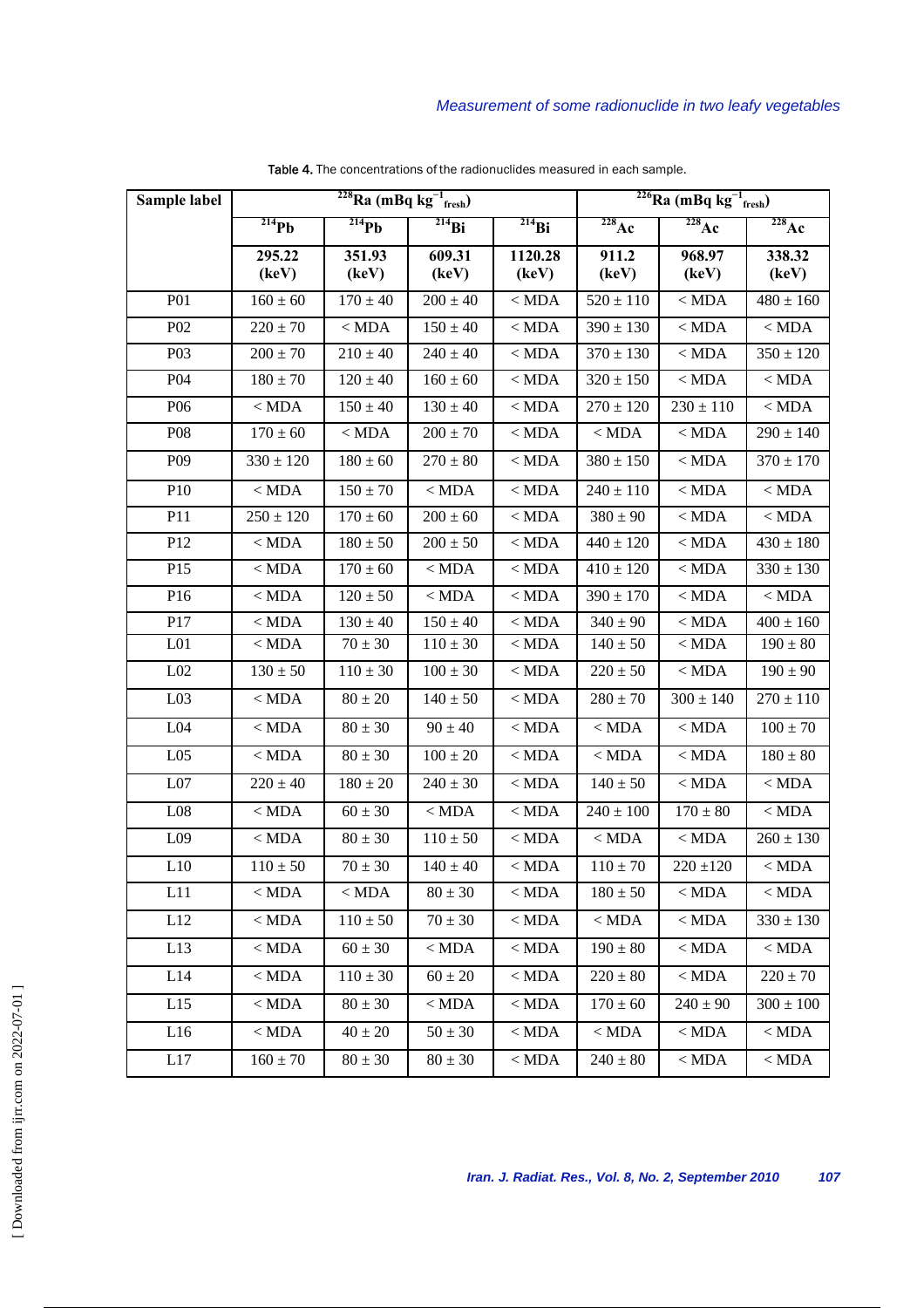### *V. Changizi, Z. Jafarpoor, M. Naseri*

| <b>Region /Country</b>                       | Concentration $(mBqkg^{-1})$ |                           |  |
|----------------------------------------------|------------------------------|---------------------------|--|
|                                              | $\frac{226}{226}$ Ra         | $^{228}Ra$                |  |
| North America (United States) <sup>(4)</sup> | 56                           |                           |  |
| Asia $(\overline{China})^{(4)}$              | 75                           | 220                       |  |
| Europe                                       |                              |                           |  |
| Germany <sup>(4)</sup>                       | 6-1150                       |                           |  |
| Italy $(4)$                                  | 27-44                        |                           |  |
| Poland <sup><math>(4)</math></sup>           | $37 - 43$                    |                           |  |
| $U.K^{(4)}$                                  | $2.2 - 170$                  |                           |  |
| Reference value                              | 50                           | 40                        |  |
| Present study                                | $45 - 260$ (mean 131.69)     | $100 - 440$ (mean 271.19) |  |

Table 5. Concentrations of <sup>226</sup>Ra and <sup>228</sup>Ra in leafy vegetables in other countries and the reference values (4).

Table 6. Concentrations of 137Cs and <sup>40</sup>K in leafy vegetables in other countries and the present study.

| Country          | Vegetable type            | concentration $(mBqkg^{-1}$ fresh) |                     |                     | Ref.            |    |
|------------------|---------------------------|------------------------------------|---------------------|---------------------|-----------------|----|
|                  |                           | $^{137}Cs$                         |                     | 40 <sub>K</sub>     |                 |    |
|                  |                           | Mean                               | Range               | Mean                | Range           |    |
| Egypt            | Jew's mallow              | $4250+4100$                        | 1040-8870           | $328000 \pm 147000$ | 202000-489000   | 9  |
|                  | Roquette                  | $1160 \pm 1050$                    | $90 - 2560$         | $118000 \pm 26000$  | 72000-134000    |    |
|                  | Jew's mallow and Roquette | $2705 \pm 2116$                    |                     | $223000 \pm 74640$  |                 |    |
| Korea            | Spinach                   |                                    |                     | $185700 \pm 690$    |                 | 10 |
|                  | Lettuce                   |                                    |                     | $96880 \pm 440$     |                 |    |
|                  | Spinach and Roquette      |                                    |                     | $141290 \pm 409$    |                 |    |
|                  | Mean                      | $2705 \pm 2116$                    |                     | $182145 \pm 37320$  |                 |    |
| Present<br>Study | Parsley                   | $50 \pm 14$                        | $<$ MDA-70 $\pm$ 20 | $2055 \pm 187365$   | 120590-243940   |    |
|                  | Leek                      | $33 + 8$                           | $<$ MDA-40 $\pm$ 20 | $1704 \pm 174555$   | 124450 - 223990 |    |
|                  | Leek Parsley and          | $40+7$                             | $<$ MDA-70 $\pm$ 20 | $1316 \pm 180297$   | 120590 - 243940 |    |

 The uptake of radionuclides by plants from the soil into plants is highly complex and depends on several factors including the plant species, soil conditions, the concentration of radionuclides in soil and the radionuclides availability in soil (12, 14). As ICRP (1999) reported, the extra use of phosphate fertilizer can be a factor causing the increase in Radium radionuclide concentration in the leafy vegetables samples of Tehran province  $(15)$ .

 The annual effective dose was calculated using mean concentration of radionuclide in Bq per kilogram fresh weight, annual consumption rate and dose coefficient using the equation (14):

Annual effective dose (Sv/year) = Concentration (Bq/kg)  $\times$  Annual consumption (kg / year) × Dose conversion (Sv/Bq)

The dose coefficient were  $2.8 \times 10^{-7}$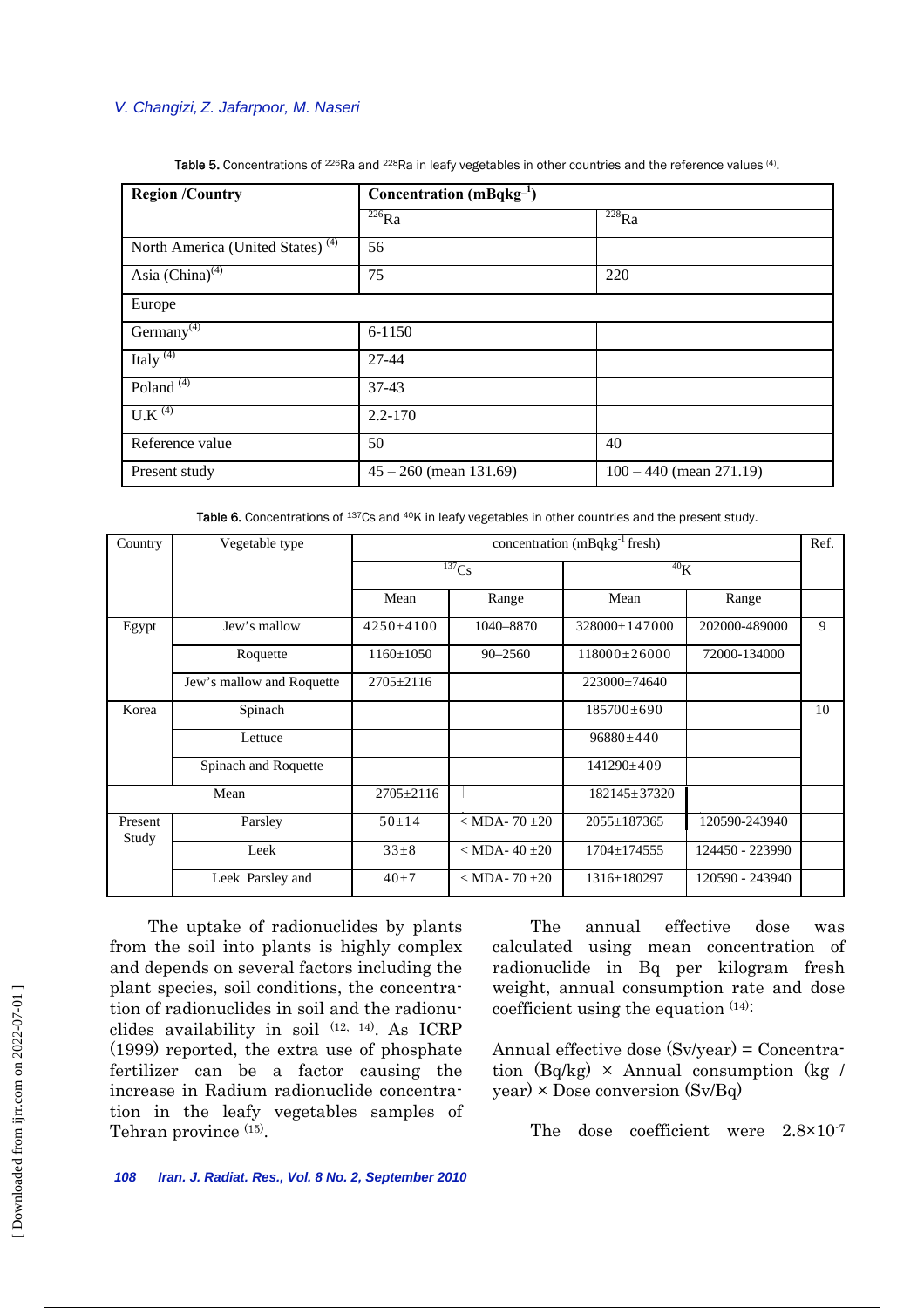Sv Bq-1 for 226Ra, 6.7×10-7 Sv Bq−1 for 228Ra, 6.2×10-9 Sv Bq−1 for 40K, 1.3×10-8 Sv Bq−1 for 137Cs (16). The Consumption rate was defined using FAO definition (FAO, 2000) (17). The annual consumption rate was calculated to be 4.69 kg /year. The annual effective dose due to each radionuclide is shown in table 7. The annual effective dose for the adult population of Tehran province was estimated to be 0.1729 mSv/year of 226Ra and 0.85216 mSv/year of 228Ra.

Table 7. Annual effective dose due to consumption of parsley and leek by population of the Tehran province.

| Radionuclide         | Annual effective dose (mSv/year) |
|----------------------|----------------------------------|
| $^{226}$ Ra          | 0.17                             |
| $228$ Ra             | 0.85                             |
| 40 <sub>K</sub>      | 5.24                             |
| Total                | 6.27                             |
| $^{137}Cs$           | $2.49\times10^{-3}$              |
| $^{137}Cs$<br>Total+ | 6.27                             |

 The committed effective dose resulting from ingestion of 226Ra and 228Ra due to all foods and drinking water combined in normal background areas were 6.3 and 11mSv, respectively (4). Therefore, the estimated annual effective doses of 226Ra and 228Ra were about 0.0274 and 0.0775 times smaller than them, respectively. The estimated annual effective dose of 40K was 5.24268 mSv/year and it comprised 0.52% of the annual dose limit of 103 mSv/year for the general public  $(18)$ . The estimated annual effective doses of 137Cs is 2.4875×10-3 mSv/ year and it comprised 0.00025% of the annual dose limit.

 The estimated total annual effective dose received from 226Ra, 228Ra, 40K and 137Cs, due to consumption of Parsley and Leek vegetables by population of Tehran province (6.268 mSv), was 46.27 times lower than the total exposure per person resulting from ingestion of terrestrial radioisotopes  $(290 \text{ mSv})$  as proposed by UNSCEAR<sup>(4)</sup>.  $40\text{K}$ contributed the highest to the mean annual effective dose. This result is in agreement with other published studies  $(7, 10)$ .

 In conclusion the average 226Ra and 228Ra activity in these leafy vegetable samples is about 2.63 and 6.78 times the reference values, respectively. The calculated total annual effective dose received from 226Ra, 228Ra, 40K and 137Cs in this study was 46.27 times lower than the total exposure per person resulting from the ingestion of terrestrial radioisotopes. 40K is the gamma emitting radionuclide that contributed the highest to the mean annual effective dose.

#### **ACKNOWLEGMENT**

 This study has been supported by Tehran University of Medical Sciences. The authors also thank the experts in the Institute of Applied Physics, Tehran, for their kind cooperation in making standard samples and MCA.

#### **REFERENCES**

- 1. UNSCEAR (1982) Ionizing Radiation: Sources and biological effects. United Nations Scientific Committee on the effect of atomic radiation, United Nations, New York.
- 2. Anousis J, Papaefthymiou H, Kritidis P, Sarafidou J (2005) Comparative assessment of natural radioactivity in fallout samples from Patras and Megalopolis, Greece. Journal of Environmental Radioactivity, 78: 249.265-
- 3. Avadhani DN, Karunakara N, Mahesh HM, Narayana Y, Somashekarappa HM, Siddappa K (2000) Distribution and enrichment of 210Po in the environment of Kaiga in South India. *Environmental Radioactivity, 51: 349- 362.*
- 4. United Nation Scientific Committee on the Effects of Atomic Radiation (UNSCEAR) (2000) Sources and effects of ionizing radiation. In: UNSCEAR 2000 Report, Annex B: Exposures from Natural Radiation Sources. United Nations, New York.
- 5. Amaral ECS, Lauria DC, Rochedo ER, Santos EE (2002) Daily ingestion of 232Th, 238U, 226Ra, 228Ra and 210Pb in vegetables by inhabitants of Rio de Janeiro City. *Journal of Environmental Radioactivity, 62: 75–86.*
- 6. Tomás Zerquera J, Prendes Alonso M, Fernández Gómez IM, Rodríguez Castro GV, Martínez Ricardo N, López Bejerano G, Ara do López JO, Acosta Rodríguez N, Carrazana González J, Brígido Flores O, Hernández Pérez A, Díaz Rizo O. (2006) Studies on internal exposure doses received by the Cuban population due to the intake of radionuclides from the environmental sources. *Radiation Protection Dosimetry, 12:168-174.*
- 7. Catalán A, Fernández-Aldecoa JC, Hernández-Armas J, Hernández F, Landeras MI (2004). Activity concentra-